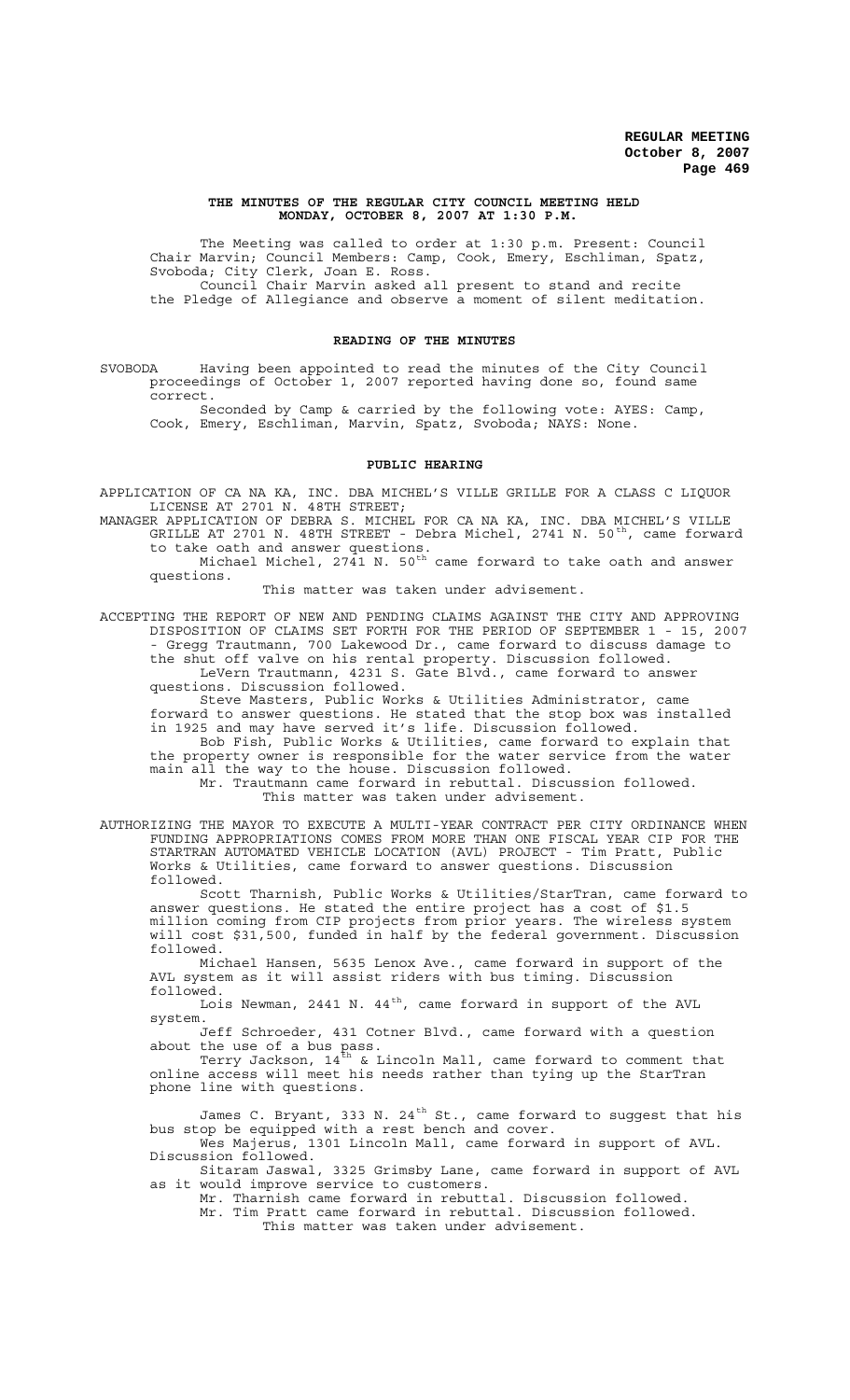APPEAL BY DAN MARVIN OF THE STARTRAN ADVISORY BOARD ACTION APPROVING THE TRANSIT DEVELOPMENT PLAN (TDP) AND THE NEAR-TERM ROUTE CHANGES THAT ARE PART OF THE TDP - David Cary, Planning Dept., came forward to give an overview of the study's purpose and its findings. Discussion followed. Jeff Altman, 2319 Winding Way, representative of the Nebraska Federation of the Blind and employed by the Commission for the Blind, came forward in opposition to the changes as not all areas of the City

will be served efficiently. Discussion followed. Monie Brownson, 2205 Southwood Pl., member of the Southwood Place

Association, came forward with concerns that her residential area may not be served.

Wendy Nielsen, 1700 J St. #601, came forward in support of the changes.

Sitaram Jaswal, 3325 Grimsby Lane, came forward to comment on bus routes. Discussion followed.

Terry Jackson, 14 $^{\rm th}$  & Lincoln Mall, came forward to comment on his bus usage and requested service to hospitals.

Coby Mach, Director of LIBA, came forward representing their route changes and recommending a 10% cut from the existing StarTran budget with changes going into effect in September 2008. Discussion followed.

Kathryn Johnston, 601 S. 18<sup>th</sup> St. Apt. 303, came forward to comment on route changes. Discussion followed.

Beatty Brasch,  $\overline{3}303$  S.  $31^\text{st}$  St., Vice Chair of the StarTran Advisory Council and member of the Transit Advisory Committee, came forward in support of the final Transit Development Plan. She said a review of the route system has not been done for 20 years. Discussion followed.

Scott Tharnish, came forward to state the Ride for Five pass program is a big success, having grown to 2000 uses per month which accounts for 30% of all riders. Discussion followed.

Robert Brooke, 1922 Pawnee St., came forward in support of the TDP route changes but in opposition to LIBA route changes.

Aaron Dominguez, 2201 Woodscrest, came forward in support of TDP route changes and in opposition to any budget cuts to StarTran. Pat Shears, 1235 S. 13<sup>th</sup>, came forward to comment and asked the

Council to ride the bus for a month before making decisions. James, C. Bryant, 333 N. 24 $^{\text{th}}$  St., came forward to comment on bus

service for his needs. Discussion followed. Michael Hansen, 5635 Lenox Ave., came forward to comment on

transit efficiency and to suggest relocating the hub to  $48^{\text{th}}$  & O Streets. Discussion followed.

Pat Stear, 2812 T St., came forward to comment that she would be in support of a tax increase to promote better usage of the transportation system by installing bike racks or promoting cafes close to bus stops.

Deloris Cole, 1207 D St. #3, came forward to comment on her dependence on bus transportation and appreciation for the Ride for Five pass. Discussion followed.

Les Helms, 5721 Gladstone, City Bus Driver and Transit Union President representing mechanics and drivers, came forward in opposition to the TDP with concerns that route changes will reduce ridership. Discussion followed.<br>Nancy Carpenter,

representing ARC and People First, came forward to comment on bus service.

Mike Morosin, no address given, came forward to suggest ways to stop bus pass abuses.<br>Barbara Loos, 2742 Scott Ave., came forward to request more bus

Barbara Loos, 2742 Scott Ave., came forward to request more bus routes. Discussion followed.

Karen Anderson, 600 N. 15<sup>th</sup> St., UNL Student, came forward with concerns that bus transfers tend to decrease ridership. Discussion followed.

Mr. Cary came forward to answer questions. Discussion followed. Mr. Tharnish came forward to answer questions. Discussion followed.

Mike Weston, StarTran Operations Supt., came forward to answer questions. Discussion followed.

This matter was taken under advisement.

TOOK BREAK 4:37 P.M. **RECONVENED 4:52 P.M.** 

## **COUNCIL MEMBER EMERY WAS EXCUSED FROM THE MEETING**

APPROVING THE CITY OF LINCOLN REDEVELOPMENT AGREEMENT BETWEEN THE CITY AND VENTRE A TERRE, LLC, AND TURBINE FLATS PROJECT, INC. RELATING TO THE REDEVELOPMENT OF PROPERTY GENERALLY LOCATED AT 22ND AND Y STREETS FOR RESEARCH AND DEVELOPMENT INCUBATOR SPACE - Wynn Hjermstad, Urban Development, came forward to explain the project.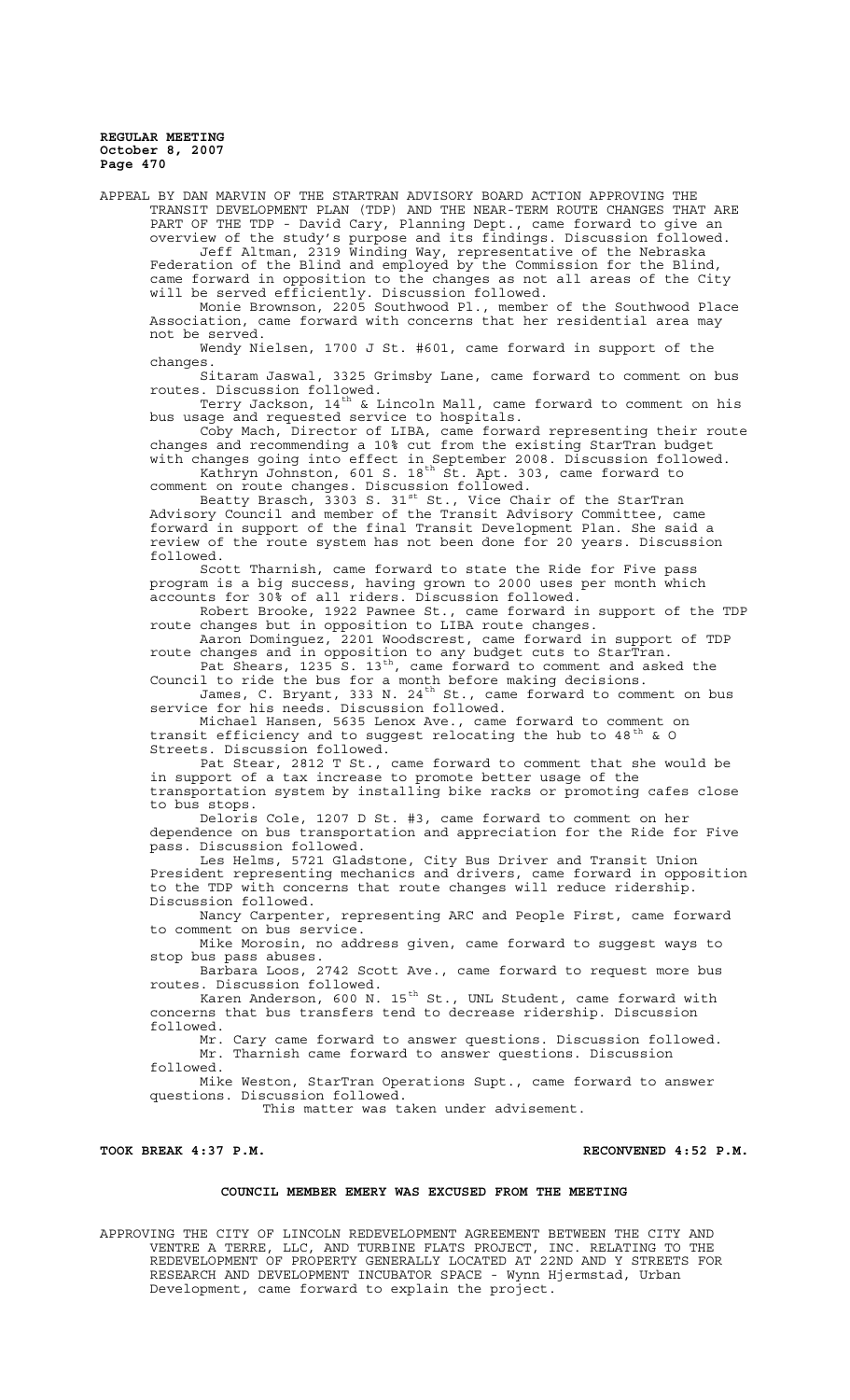Matthew Wegener, 1974 Ryons St., came forward to speak on behalf of the project which would bring an estimated number of 35 to 40 jobs. Discussion followed.

Nichole Bogen, 1148 O St., attorney with Wolfe, Snowden, Hurd, Luers & Ahl, LLP, secretary who serves on the Board of Directors of Turbine Flats Project, came forward to promote and support entrepreneurial groups in an effort to keep young professional people in Nebraska. Discussion followed.

Emily Lowell, 935 Sumner, Turbine Flats Project Board of Directors reporter, came forward in support of the project.

Jeff Runyan, 741 Lakeside Dr., came forward representing his company, Allied Strategy, in support of the project. Discussion followed.

This matter was taken under advisement.

APPROVING A RESOLUTION IN SUPPORT OF STATE LEGISLATION FOR THE ADOPTION OF A BABY SAFE HAVEN LAW TO DISCOURAGE UNSAFE BABY ABANDONMENT - Gloria Strope, 7920 Thornview Rd., came forward in support of the resolution.

Betty Wilson, 4700 Valley Rd., case worker representing Nebraska Children's Home Society, came forward in opposition. She stated that their agency is confidential, providing optimal service and options for women who have an unplanned pregnancy. Discussion followed.

Deanna Weeks, 361 Prestwick, came forward in support of the resolution as it sends a message to our state legislature. Discussion followed.

This matter was taken under advisement.

APPEAL OF SOMSRI CHOLLETT DBA MAGNOLIA RESTAURANT OF THE HISTORIC PRESERVATION COMMISSION DECISION APPROVING A CERTIFICATE OF APPROPRIATENESS FOR A SIGN AT 301 N. 8TH STREET WITH THE CONDITION THAT IT NOT INCLUDE NEON ILLUMINATION - Ed Zimmer, Planning Dept., came forward to explain the appeal. Discussion followed.

Somsri Chollett, 301 N.  $8^{th}$  St., came forward to answer questions. Discussion followed.

This matter was taken under advisement.

## **\*\* END OF PUBLIC HEARING \*\***

## **COUNCIL ACTION**

## **LIQUOR RESOLUTIONS**

APPLICATION OF CA NA KA, INC. DBA MICHEL'S VILLE GRILLE FOR A CLASS C LIQUOR LICENSE AT 2701 N. 48TH STREET - CLERK read the following resolution, introduced by Jon Camp, who moved its adoption for approval: A-84567 BE IT RESOLVED by the City Council of the City of Lincoln,

Nebraska: That after hearing duly had as required by law, consideration of the facts of this application, the Nebraska Liquor Control Act, and the pertinent City ordinances, the City Council recommends that the application of Ca Na Ka, Inc. dba Michel's Ville Grille for a Class "C" liquor license at 2701 N. 48th Street, Lincoln, Nebraska, for the license period ending October 31, 2007, be approved with the condition that the premise complies in every respect with all city and state regulations. The City Clerk is directed to transmit a copy of this resolution to the Nebraska Liquor Control Commission.

Introduced by Jon Camp Seconded by Svoboda & carried by the following vote: AYES: Camp, Cook, Eschliman, Marvin, Spatz, Svoboda; NAYS: None; ABSENT: Emery.

MANAGER APPLICATION OF DEBRA S. MICHEL FOR CA NA KA, INC. DBA MICHEL'S VILLE GRILLE AT 2701 N. 48TH STREET - CLERK read the following resolution, introduced by Jon Camp, who moved its adoption for approval:

A-84568 WHEREAS, Ca Na Ka, Inc. dba Michel's Ville Grille located at 2701 N. 48th Street, Lincoln, Nebraska has been approved for a Retail Class "C" liquor license, and now requests that Debra S. Michel be named manager;

WHEREAS, Debra S. Michel appears to be a fit and proper person to manage said business.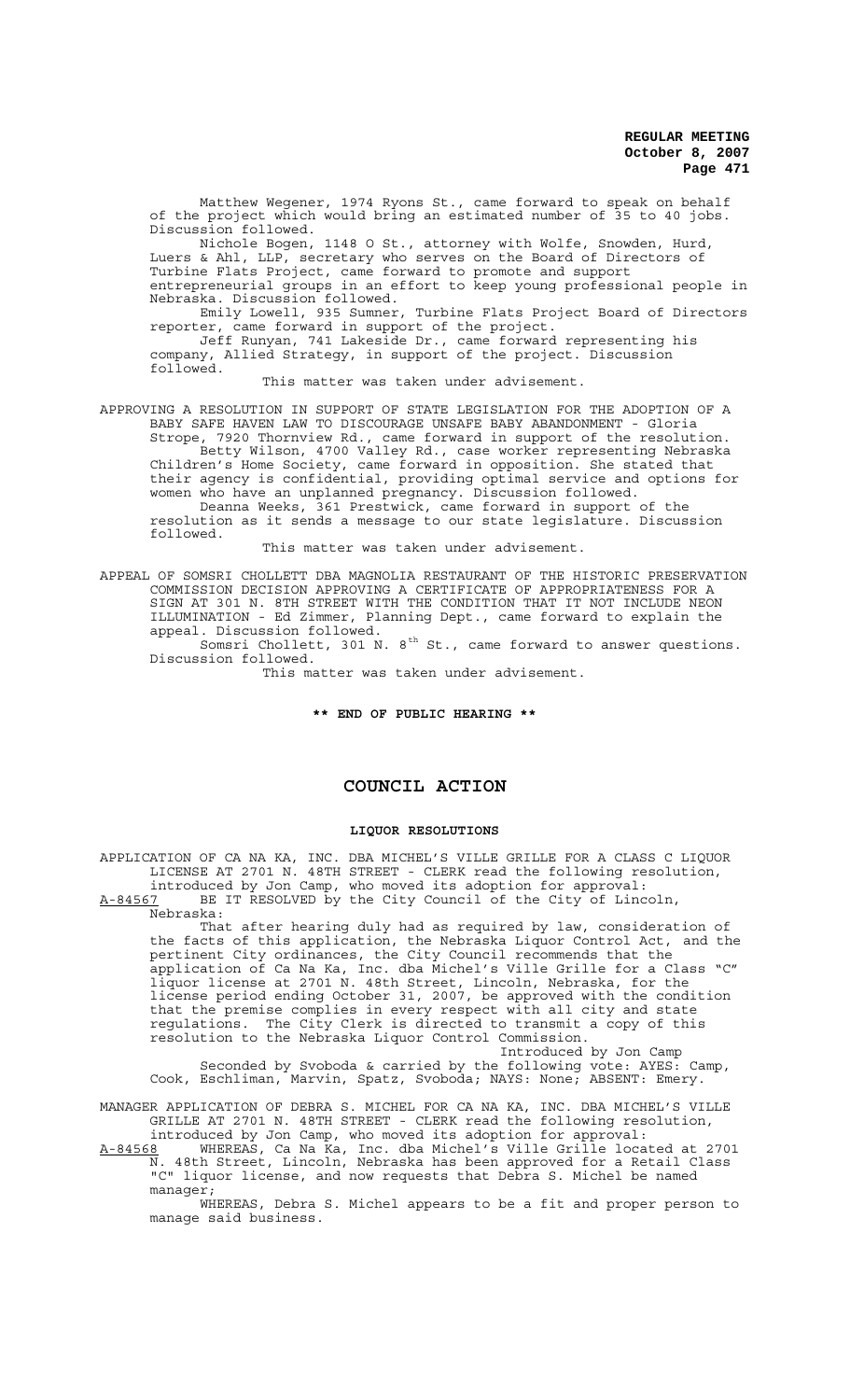> NOW, THEREFORE, BE IT RESOLVED by the City Council of the City of Lincoln, Nebraska: That after hearing duly had as required by law, consideration of

> the facts of this application, the Nebraska Liquor Control Act, and the pertinent City ordinances, the City Council recommends that Debra S.<br>Michel be approved as manager of this business for said licensee. The  $\overline{\text{Michel}}$  be approved as manager of this business for said licensee. City Clerk is directed to transmit a copy of this resolution to the Nebraska Liquor Control Commission.

Introduced by Jon Camp Seconded by Svoboda & carried by the following vote: AYES: Camp, Cook, Eschliman, Marvin, Spatz, Svoboda; NAYS: None, ABSENT: Emery.

# **ORDINANCES - 2ND READING & RELATED RESOLUTIONS (as required) - NONE**

### **PUBLIC HEARING RESOLUTIONS**

ACCEPTING THE REPORT OF NEW AND PENDING CLAIMS AGAINST THE CITY AND APPROVING DISPOSITION OF CLAIMS SET FORTH FOR THE PERIOD OF SEPTEMBER 1 - 15, 2007  $(10/1/07$  - CON'T P.H. & ACTION ON CLAIM OF GREGG TRAUTMAN TO  $10/8/07$ ) -CLERK read the following resolution, introduced by Ken Svoboda, who moved its adoption:<br>A-84569 BE IT RESOLVE

BE IT RESOLVED by the City Council of the City of Lincoln, Nebraska:

That the claims listed in the attached report, marked as Exhibit "A", dated September 17, 2007, of various new and pending tort claims filed against the City of Lincoln with the Office of the City Attorney or the Office of the City Clerk, as well as claims which have been disposed of, are hereby received as required by Neb. Rev. Stat. § 13-905 (Reissue 1997). The dispositions of claims by the Office of the City Attorney, as shown by the attached report, are hereby approved:

#### DENIED ALLOWED OR SETTLED

Gregg L. Trautman 1,450.00

The City Attorney is hereby directed to mail to the various claimants listed herein a copy of this resolution which shows the final disposition of their claim.

Introduced by Ken Svoboda Seconded by Svoboda & carried by the following vote: AYES: Camp, Cook, Eschliman, Marvin, Spatz, Svoboda; NAYS: None; ABSENT: Emery.

AUTHORIZING THE MAYOR TO EXECUTE A MULTI-YEAR CONTRACT PER CITY ORDINANCE WHEN FUNDING APPROPRIATIONS COMES FROM MORE THAN ONE FISCAL YEAR CIP FOR THE STARTRAN AUTOMATED VEHICLE LOCATION (AVL) PROJECT - CLERK read the following resolution, introduced by Ken Svoboda, who moved its adoption:

A-84570 WHEREAS, The City of Lincoln desires to enter into a contract for Cellular data/EVDO service for the StarTran Automated Vehicle Location (AVL) Project to provide a method for the vehicle location and passenger information to be transmitted to and from each vehicle to comply with federal standards and effectively monitor and manage the StarTran fleet; and

WHEREAS, Sprint Solutions, Inc. was selected as the lowest responsible bidder for the implementation of the StarTran AVL Project; and

WHEREAS, said contract will involve the expenditure of money from appropriations of more than one year, and Article VII, Section 3 of the Charter of the City of Lincoln provides that no such expenditure of money from appropriations of more than one year shall be valid unless approved by resolution of the City Council.

NOW, THEREFORE, BE IT RESOLVED by the City Council of the City of Lincoln, Nebraska:

That the expenditure of appropriations of more than one year is hereby approved and the Mayor is authorized to execute a contract between the City and Sprint Solutions Inc., for a five year term with an option to renew on a yearly basis for five additional years.

The City Clerk is directed to return one fully executed copy of this Resolution to the Public Works and Utilities Department, for department records.

Introduced by Ken Svoboda Seconded by Cook & carried by the following vote: AYES: Camp, Cook, Eschliman, Marvin, Spatz, Svoboda; NAYS: None; ABSENT: Emery.

APPEAL BY DAN MARVIN OF THE STARTRAN ADVISORY BOARD ACTION APPROVING THE TRANSIT DEVELOPMENT PLAN (TDP) AND THE NEAR-TERM ROUTE CHANGES THAT ARE PART OF THE TDP. (10/1/07 - ACTION DELAYED TO 10/29/07)

APPROVING THE CITY OF LINCOLN REDEVELOPMENT AGREEMENT BETWEEN THE CITY AND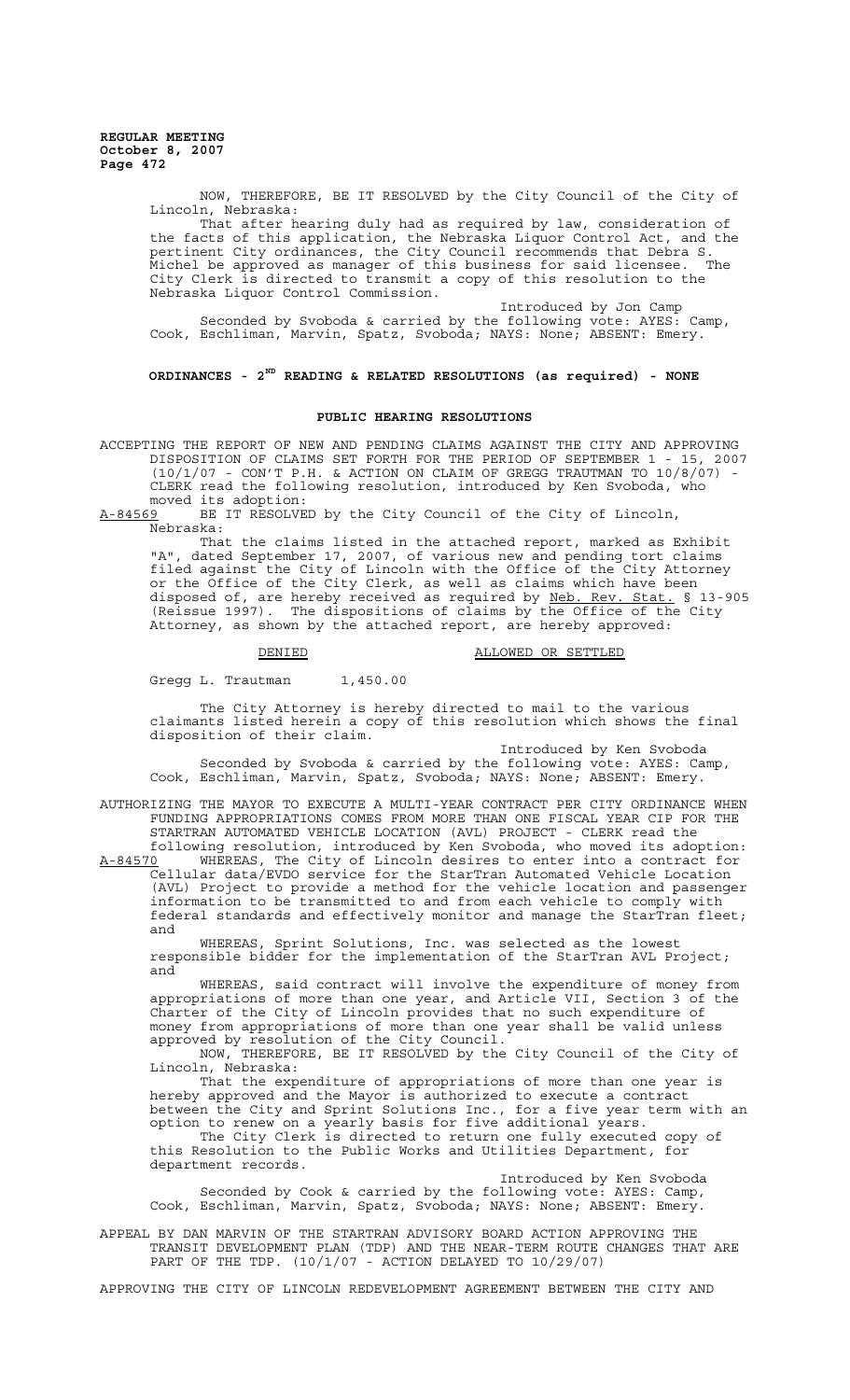VENTRE A TERRE, LLC, AND TURBINE FLATS PROJECT, INC. RELATING TO THE REDEVELOPMENT OF PROPERTY GENERALLY LOCATED AT 22ND AND Y STREETS FOR RESEARCH AND DEVELOPMENT INCUBATOR SPACE - CLERK read the following resolution, introduced by Ken Svoboda, who moved its adoption:

A-84571 BE IT RESOLVED by the City Council of the City of Lincoln,  $A-84571$  BE<br>Nebraska:

That the agreement which is attached hereto, marked as Attachment "A" and made a part hereof by reference, between the City of Lincoln and Ventre A Terre, LLC and Turbine Flats Project, Inc., outlining certain conditions and understandings relating to the redevelopment of property generally located at 22nd and Y Streets for research and development incubator space, is approved.

BE IT FURTHER RESOLVED that the Mayor is authorized to execute the Agreement on behalf of the City.

BE IT FURTHER RESOLVED that the City Clerk is directed to return two fully executed copies of this Agreement to Rick Peo, Chief Assistant City Attorney, for distribution to the parties.

BE IT FURTHER RESOLVED that the City Clerk is directed to record the Redevelopment Agreement or a summary memorandum thereof with the Register of Deeds, filing fees to be paid by Ventre A Terre, LLC and Turbine Flats Project, Inc.

Introduced by Ken Svoboda Seconded by Camp & carried by the following vote: AYES: Camp, Cook, Eschliman, Marvin, Spatz, Svoboda; NAYS: None; ABSENT: Emery.

APPROVING A RESOLUTION IN SUPPORT OF STATE LEGISLATION FOR THE ADOPTION OF A BABY SAFE HAVEN LAW TO DISCOURAGE UNSAFE BABY ABANDONMENT - CLERK read the following resolution, introduced by Ken Svoboda, who moved its adoption:

A-84572 WHEREAS, the Lincoln City Council recognizes the that in the last several years there have been unsafe abandonments of newborns and infants in the State of Nebraska; and

WHEREAS, the Lincoln City Council recognizes the need to curtail this unsafe abandonment of newborns and infants; and

WHEREAS, in order to foster the safe abandonment of newborns and infants there is a need for a law to allow a parent to give up an unwanted newborn or infant at a designated safe surrender site such as a hospital emergency room or fire station with no fear of arrest or prosecution for abandonment as long as the newborn or infant has not been abused or neglected; and

WHEREAS, unless parents of newborns and infants are protected from prosecution for their abandonment of a newborn or infant, then the incidents of newborns and infants being left in dangerous circumstances where they could be injured or even die will continue to occur; and

WHEREAS, forty-eight states have adopted laws providing for the safe placement of newborns and infants also known as "Baby Safe Haven Law"; and

WHEREAS, newborns and infants of the State of Nebraska deserve at least the same protection and consideration as provided in the other forty-eight states; and

WHEREAS, the Unicameral proposed this protection in LB 157 in the 100th Legislature – 1st Session 2007 which was not enacted.

NOW, THEREFORE, BE IT RESOLVED by the City Council of the City of Lincoln, Nebraska, that the City Council goes on record in support of State legislation which would adopt a Baby Safe Haven Law to discourage unsafe baby abandonment.

BE IT FURTHER RESOLVED that the City Clerk is directed to send a copy of this resolution to the Nebraska Legislature and urges the Nebraska Legislature to adopt a Baby Safe Haven Law in the upcoming legislative session.

Introduced by Ken Svoboda Seconded by Camp & carried by the following vote: AYES: Camp, Cook, Eschliman, Marvin, Spatz, Svoboda; NAYS: None; ABSENT: Emery.

DECLARING THE OFFICIAL INTENT OF THE CITY TO REIMBURSE CERTAIN EXPENSES IN CONNECTION WITH THE ACQUISITION, PURCHASE AND INSTALLATION OF IMPROVEMENTS TO THE ANTELOPE CREEK CHANNEL IN CONJUNCTION WITH IMPROVEMENTS TO BE MADE BY THE UNITED STATES ARMY CORPS OF ENGINEERS FROM THE PROCEEDS OF TAX-EXEMPT OBLIGATIONS OF THE CITY - PRIOR to reading:<br>SVOBODA Mo

Moved to withdraw the resolution.

Seconded by Spatz & carried by the following vote: AYES: Camp, Cook, Eschliman, Marvin, Spatz, Svoboda; NAYS: None; ABSENT: Emery. The resolution, having been **WITHDRAWN**, was assigned the File **#38-4559** & was placed on file in the Office of the City Clerk.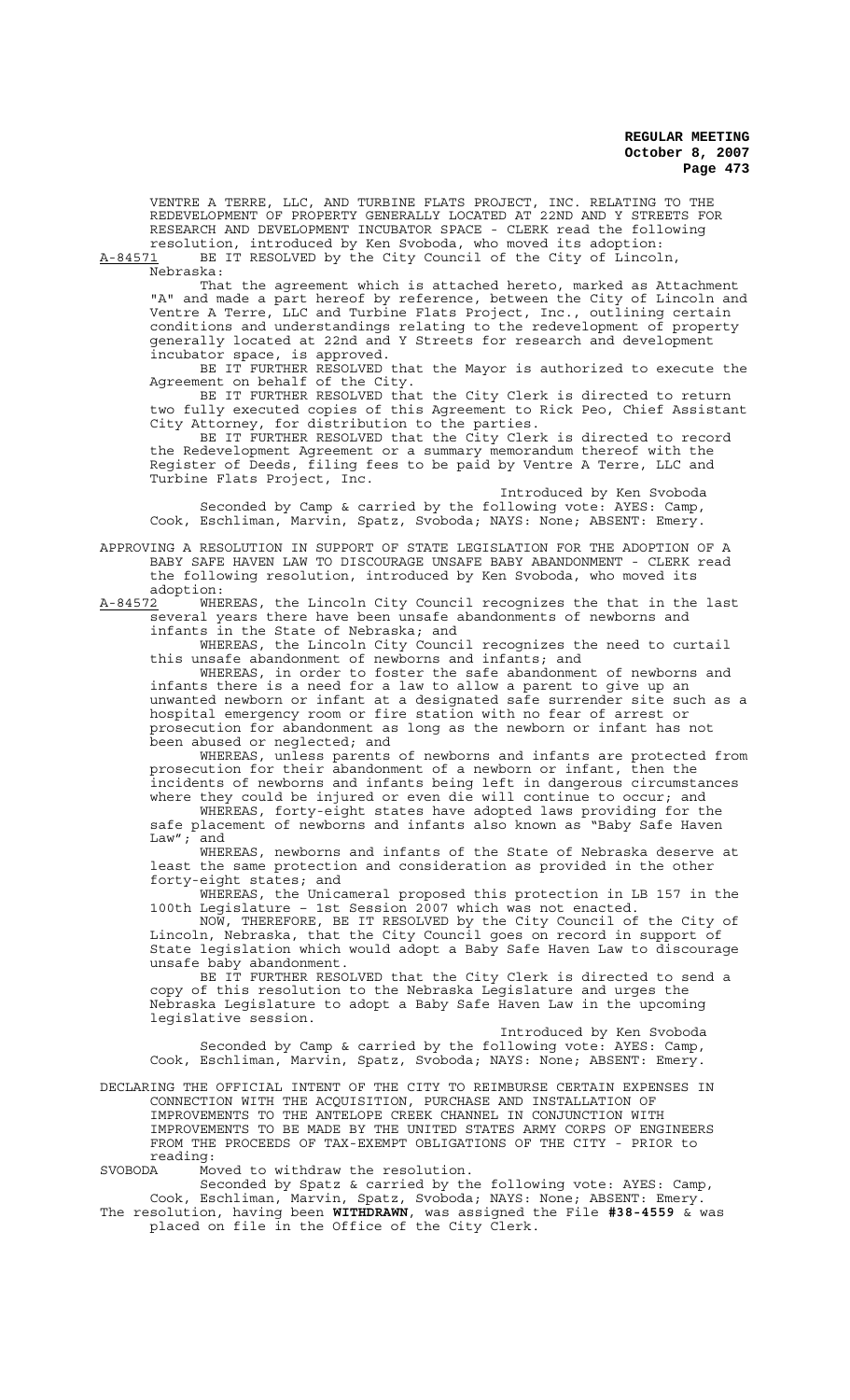APPEAL OF SOMSRI CHOLLETT DBA MAGNOLIA RESTAURANT OF THE HISTORIC PRESERVATION COMMISSION DECISION APPROVING A CERTIFICATE OF APPROPRIATENESS FOR A SIGN AT 301 N. 8TH STREET WITH THE CONDITION THAT IT NOT INCLUDE NEON ILLUMINATION - CLERK read the following resolution, introduced by Svoboda, who moved its adoption:<br>A-84573 WHEREAS, Magnolia Restaura

WHEREAS, Magnolia Restaurant submitted a request to the Historic Preservation Commission for a Certificate of Appropriateness for a neon illuminated projecting sign to be located on the southeast corner of the Seaton & Lea Ironworks Building in the Haymarket Landmark District; and WHEREAS, the Historic Preservation Commission, on September 20, 2007, conditionally approved the Certificate of Appropriateness upon condition that the sign not be neon illuminated after holding a public hearing thereon; and

WHEREAS, on September 24, 2007 Somsri Chollett, on behalf of Magnolia Restaurant, filed a notice of appeal objecting to the condition that the sign not be neon illuminated; and

WHEREAS, pursuant to Lincoln Municipal Code § 27.57.180 the decision appealed from is deemed advisory and the City Council is authorized to take final action on the matter; and

WHEREAS, the City Council finds that the proposed sign would not unduly hinder the protection, enhancement, perpetuation and use of the Haymarket Landmark District; and

WHEREAS, the City Council further finds that neon illumination of the sign is appropriate for this particular building as it is consistent with other restaurant signs approved at this intersection and throughout the district.

NOW, THEREFORE, BE IT RESOLVED by the Lincoln City-Lancaster County Planning Commission of Lincoln, Nebraska:

That the request of Magnolia Restaurant for a Certificate of Appropriateness for a neon illuminated projecting sign at the southeast corner of the Seaton & Lea Ironworks Building in the Haymarket Landmark District be and the same is hereby granted.

Introduced by Ken Svoboda Seconded by Camp & carried by the following vote: AYES: Camp, Cook, Eschliman, Marvin, Spatz, Svoboda; NAYS: None; ABSENT: Emery.

#### **PETITIONS & COMMUNICATIONS**

SETTING THE HEARING DATE OF MONDAY, OCTOBER 22, 2007 AT 1:30 P.M. FOR THE APPLICATION OF SIS VENTURES, INC. DBA LEGENDS BAR & GRILL FOR A CLASS C LIQUOR LICENSE LOCATED AT 8300 NORTHWOODS DRIVE - CLERK read the following resolution, introduced by Jon Camp, who moved its adoption:

A-84574 BE IT RESOLVED by the City Council, of the City of Lincoln, that a hearing date is hereby set for Monday, October 22, 2007, at 1:30 p.m. or as soon thereafter as possible in the City Council Chambers, County-City Building, 555 S. 10th St., Lincoln, NE, for the application of SIS Ventures, Inc. dba Legends Bar & Grill for a Class C liquor license located at 8300 Northwoods Drive.

If the Police Dept. is unable to complete the investigation by said time, a new hearing date will be set.

Introduced by Jon Camp Seconded by Svoboda & carried by the following vote: AYES: Camp, Cook, Eschliman, Marvin, Spatz, Svoboda; NAYS: None; ABSENT: Emery.

SETTING THE HEARING DATE OF MONDAY, OCTOBER 22, 2007 AT 1:30 P.M. FOR THE MANAGER APPLICATION OF BRIAN J. KAWA FOR LEVY PREMIUM FOODSERVICE LTD DBA LEVY RESTAURANTS AT HAYMARKET PARK LOCATED AT 403 LINE DRIVE CIRCLE - CLERK read the following resolution, introduced by Jon Camp, who moved its adoption:<br>A-84575 BE IT R

BE IT RESOLVED by the City Council, of the City of Lincoln, that a hearing date is hereby set for Monday, October 22, 2007, at 1:30 p.m. or as soon thereafter as possible in the City Council Chambers, County-City Building, 555 S. 10th St., Lincoln, NE, for the Manager Application of Brian J. Kawa for Levy Premium Foodservice, LTD dba Levy Restaurants at Haymarket Park located at 403 Line Drive Circle. If the Police Dept. is unable to complete the investigation by

said time, a new hearing date will be set. Introduced by Jon Camp

Seconded by Svoboda & carried by the following vote: AYES: Camp, Cook, Eschliman, Marvin, Spatz, Svoboda; NAYS: None; ABSENT: Emery.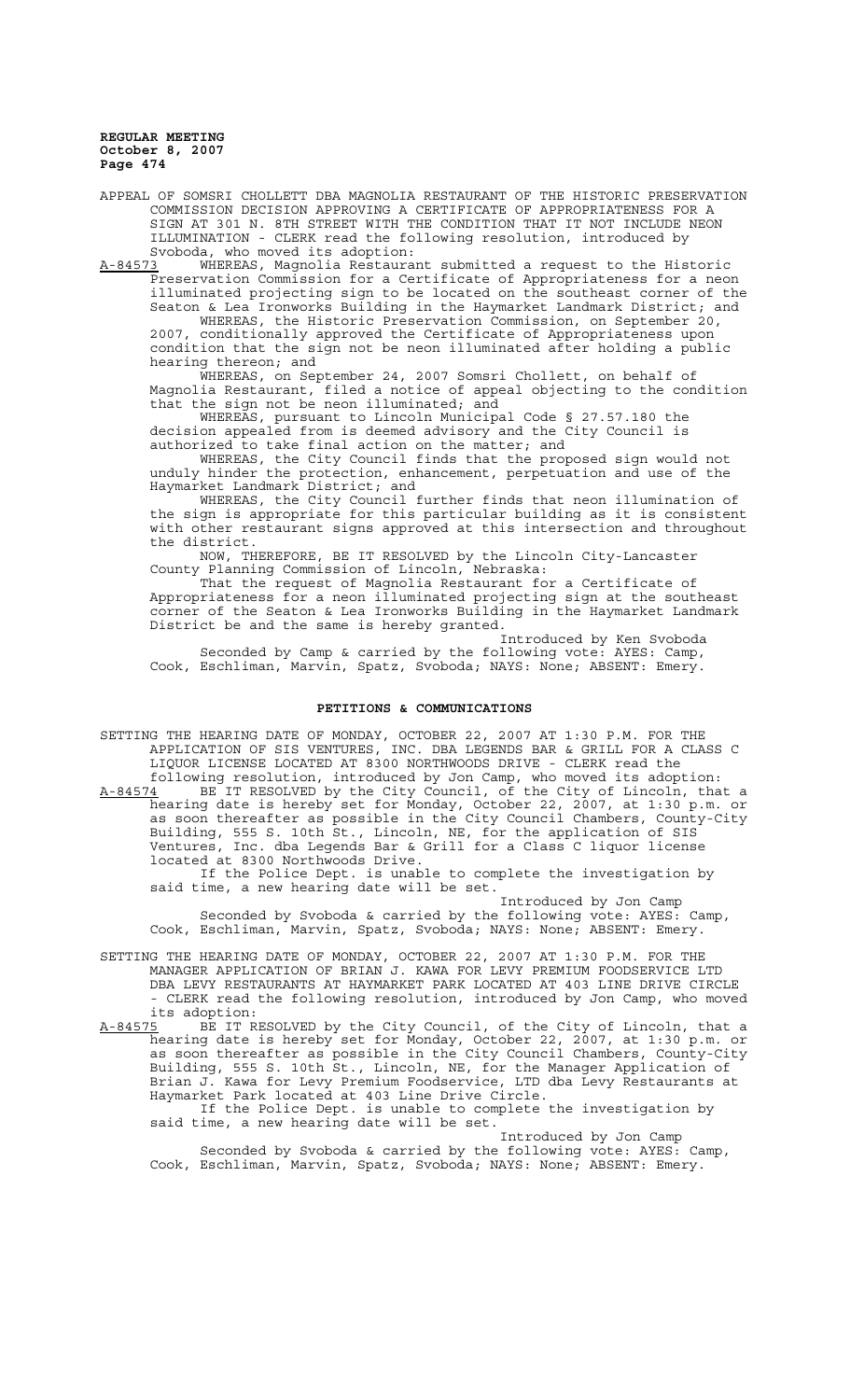## **MISCELLANEOUS BUSINESS - NONE**

#### **REPORTS OF CITY OFFICERS**

APPROVING THE DISTRIBUTION OF FUNDS REPRESENTING INTEREST EARNINGS ON SHORT-TERM INVESTMENTS OF IDLE FUNDS DURING THE MONTH ENDED AUGUST 31, 2007 - CLERK read the following resolution, introduced by Jon Camp, who moved its adoption:<br><u>A-84576</u> BE IT R

BE IT RESOLVED by the City Council of the City of Lincoln, Nebraska:

That during the month ended August 31, 2007, \$722,594.73 was earned from the investments of "IDLE FUNDS". The same is hereby distributed to the various funds on a pro-rata basis using the balance of each fund and allocating a portion of the interest on the ratio that such balance bears to the total of all fund balances. Introduced by Jon Camp

Seconded by Svoboda & carried by the following vote: AYES: Camp, Cook, Eschliman, Marvin, Spatz, Svoboda; NAYS: None; ABSENT: Emery.

- REPORT FROM CITY TREASURER OF CITY CASH ON HAND AT THE CLOSE OF BUSINESS AUGUST 31, 2007 - CLERK presented said report which was placed on file in the Office of the City Clerk. **(5-21)**
- CLERK'S LETTER AND MAYOR'S APPROVAL OF RESOLUTIONS AND ORDINANCES PASSED BY THE CITY COUNCIL ON SEPTEMBER 24, 2007 - CLERK presented said report which was placed on file in the Office of the City Clerk. **(27-1)**
- REPORT FROM CITY TREASURER OF FRANCHISE TAX FOR THE MONTH OF AUGUST, 2007 FROM AQUILA - CLERK presented said report which was placed on file in the Office of the City Clerk. **(16-1)**
- REPORT FROM CITY TREASURER OF E911 SURCHARGE FOR THE MONTH OF APRIL 2007: TIME WARNER CABLE; AUGUST 2007: AT&T COMMUNICATIONS OF MIDWEST, COMTEL TELCOM ASSETS LP, LEVEL 3 COMMUNICATIONS LLC - CLERK presented said report which was placed on file in the Office of the City Clerk. **(20-02)**

# **ORDINANCE - 1ST READING & RELATED RESOLUTIONS (AS REQUIRED)**

- APPROVING THE 9TH TO 10TH STREETS, SOUTH OF SOUTH STREET DEVELOPMENT AND CONDITIONAL ZONING AGREEMENT BETWEEN THE CITY AND RED CLOUD DEVELOPMENT RELATING TO THE REDEVELOPMENT OF PROPERTY GENERALLY LOCATED AT 9TH AND SOUTH STREETS FOR COMMERCIAL AND RETAIL USES. (RELATED ITEMS: 07R-206, 07-156, 07-157) (ACTION DATE: 10/22/07)
- CHANGE OF ZONE 07027 APPLICATION OF RJJ&T, LLC AND RED CLOUD DEVELOPMENT FOR A CHANGE OF ZONE FROM R-4 RESIDENTIAL DISTRICT TO B-3 COMMERCIAL DISTRICT ON PROPERTY GENERALLY LOCATED SOUTH OF SOUTH STREET BETWEEN 9TH AND 10TH STREETS. (RELATED ITEMS: 07R-206, 07-156, 07-157) - CLERK read an ordinance, introduced by Jon Camp, amending the Lincoln Zoning District Maps attached to and made a part of Title 27 of the Lincoln Municipal Code, as provided by Section 27.05.020 of the Lincoln Municipal Code, changing the boundaries of the districts established and shown thereon, the first time.
- VACATION 07003 VACATING THE EAST-WEST ALLEY AND A PORTION OF THE NORTH-SOUTH ALLEY BETWEEN 9TH STREET AND 10TH STREET SOUTH OF SOUTH STREET. (RELATED ITEMS: 07R-206, 07-156, 07-157) - CLERK read an ordinance, introduced by Jon Camp, vacating the east-west alley and a portion of the north-south alley between  $9^{\text{th}}$  Street and  $10^{\text{th}}$  Street, south of South Street, and retaining title thereto in the City of Lincoln, Lancaster County, Nebraska, the first time.
- AMENDING SECTION 6.08.060 LICENSE FEE TO INCREASE FEES FOR LICENSING DOGS EFFECTIVE JANUARY 1, 2008 - CLERK read an ordinance, introduced by Jon Camp, amending Section 6.08.060 of the Lincoln Municipal Code relating to license fees for dogs to increase the fee for licensing a dog; and repealing Section 6.08.060 of the Lincoln Municipal Code as hitherto existing, the first time.
- AMENDING SECTION 6.12.120 LICENSE FEE TO INCREASE FEES FOR LICENSING CATS EFFECTIVE JANUARY 1, 2008 - CLERK read an ordinance, introduced by Jon Camp, amending Section 6.12.120 of the Lincoln Municipal Code relating to license fees for cats to increase the fee for licensing a cat; and repealing Section 6.12.120 of the Lincoln Municipal Code as hitherto existing, the first time.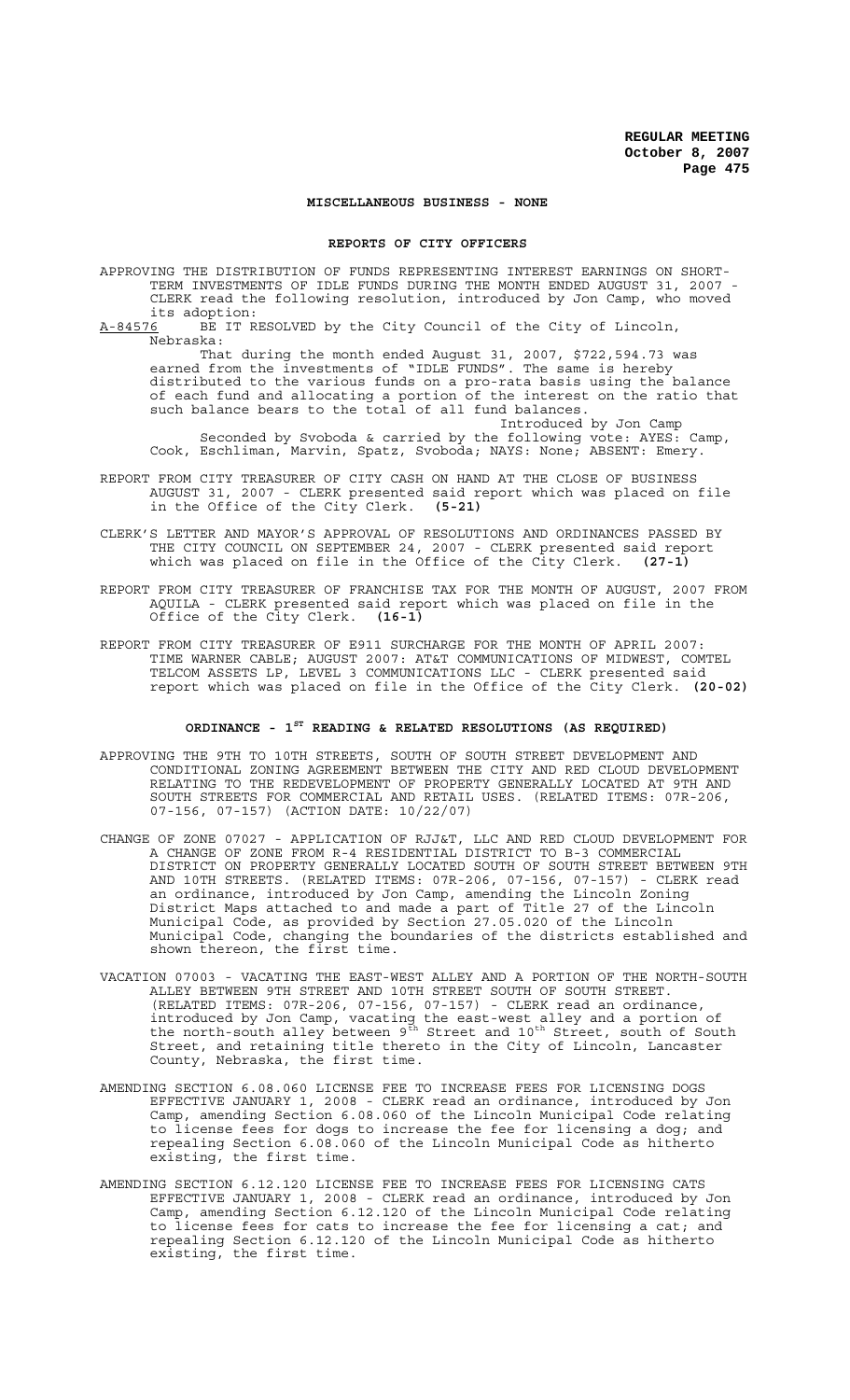## **ORDINANCES - 3RD READING & RELATED RESOLUTIONS (as required)**

APPROVING THE DEVELOPMENT AND CONDITIONAL ZONING AGREEMENT BETWEEN THE CITY AND SOUTHEAST LINCOLN ANIMAL CENTER LLC RELATING TO THE DEVELOPMENT OF PROPERTY GENERALLY LOCATED AT S. 84TH STREET AND OLD CHENEY ROAD. (RELATED ITEMS: 07R-197, 07-152) (ACTION DATE: 10/8/07) - CLERK read the following resolution, introduced by John Spatz, who moved its adoption:

A-84577 BE IT RESOLVED by the City Council of the City of Lincoln, Nebraska:

That the Development and Conditional Zoning Agreement, which is attached hereto, marked as Attachment "A" and made a part hereof by reference, between the City of Lincoln and Southeast Lincoln Animal Medical Center, LLC, for a change of zone from O-2 Suburban Office District to B-1 Local Business District for development of the property with certain restrictions on the property generally located at S. 84th Street and Old Cheney Road, is hereby approved.

BE IT FURTHER RESOLVED that the Mayor is authorized to execute the Development and Conditional Zoning Agreement on behalf of the City. BE IT FURTHER RESOLVED that the City Clerk is directed to return one fully executed copy of this Agreement to Rick Peo, Chief Assistant

City Attorney, for distribution to the Applicant. BE IT FURTHER RESOLVED that the City Clerk is directed to record the Development and Conditional Zoning Agreement or a summary memorandum thereof with the Register of Deeds, filing fees to be paid by the Applicant.

Introduced by John Spatz Seconded by Camp & carried by the following vote: AYES: Camp, Cook, Eschliman, Marvin, Spatz, Svoboda; NAYS: None; ABSENT: Emery.

CHANGE OF ZONE 07042 – APPLICATION OF SOUTHEAST ANIMAL MEDICAL CENTER FOR A CHANGE OF ZONE FROM O-2 SUBURBAN OFFICE DISTRICT TO B-1 LOCAL BUSINESS DISTRICT ON PROPERTY GENERALLY LOCATED NORTHEAST OF THE INTERSECTION OF S. 84TH STREET AND OLD CHENEY ROAD. (RELATED ITEMS: 07R-197, 07-152) CLERK read an ordinance, introduced by John Spatz, amending the Lincoln Zoning District Maps attached to and made a part of Title 27 of the Lincoln Municipal Code, as provided by Section 27.05.020 of the Lincoln Municipal Code, by changing the boundaries of the districts established and shown thereon, the third time.

SPATZ Moved to pass the ordinance as read.

Seconded by Camp & carried by the following vote: AYES: Camp, Cook, Eschliman, Marvin, Spatz, Svoboda; NAYS: None; ABSENT: Emery. The ordinance, being numbered **#19004**, is recorded in Ordinance Book #26, Page

CHANGE OF ZONE 07047 – APPLICATION OF WILLIAM J. WOOD FOR A CHANGE OF ZONE FROM R-6 RESIDENTIAL DISTRICT TO R-4 RESIDENTIAL DISTRICT ON PROPERTY GENERALLY LOCATED BETWEEN A AND F STREET FROM S. 8TH TO S. 9TH STREETS - CLERK read an ordinance, introduced by John Spatz, amending the Lincoln Zoning District Maps attached to and made a part of Title 27 of the Lincoln Municipal Code, as provided by Section 27.05.020 of the Lincoln Municipal Code, by changing the boundaries of the districts established and shown thereon, the third time.

SPATZ Moved to pass the ordinance as read.

Seconded by Camp & carried by the following vote: AYES: Camp, Cook, Eschliman, Marvin, Spatz, Svoboda; NAYS: None; ABSENT: Emery. The ordinance, being numbered **#19005**, is recorded in Ordinance Book #26, Page

CHANGE OF ZONE 07051 – AMENDING TITLE 27 OF THE LINCOLN MUNICIPAL CODE RELATING TO NONCONFORMING SIGNS BY AMENDING SECTION 27.69.320 TO ADD PROVISIONS ALLOWING A NONCONFORMING OFF-PREMISES SIGN TO BE REPLACED WITHOUT BEING BROUGHT INTO COMPLIANCE WITH THE ZONING CODE SIGN REGULATIONS UNDER LIMITED CIRCUMSTANCES - PRIOR to reading:

CAMP Moved to amend Bill No. 07-154 in the following manner:<br>1. On page 1, line 12, show the word "by" as overstricken. On page 1, line 12, show the word "by" as overstricken. Seconded by Spatz & carried by the following vote: AYES: Camp,

Cook, Eschliman, Marvin, Spatz, Svoboda; NAYS: None; ABSENT: Emery. CLERK Read an ordinance, introduced by John Spatz, amending Section 27.69.320 of the Lincoln Municipal Code relating to nonconforming signs by adding provisions allowing a nonconforming off-premises sign to be replaced without being brought into compliance with the zoning code sign regulations under limited circumstances; and repealing Section 27.69.320 of the Lincoln Municipal Code as hitherto existing, the third time. SPATZ Moved to pass the ordinance as amended.

Seconded by Camp & carried by the following vote: AYES: Camp, Cook, Eschliman, Marvin, Spatz, Svoboda; NAYS: None; ABSENT: Emery. The ordinance, being numbered **#19006**, is recorded in Ordinance Book #26, Page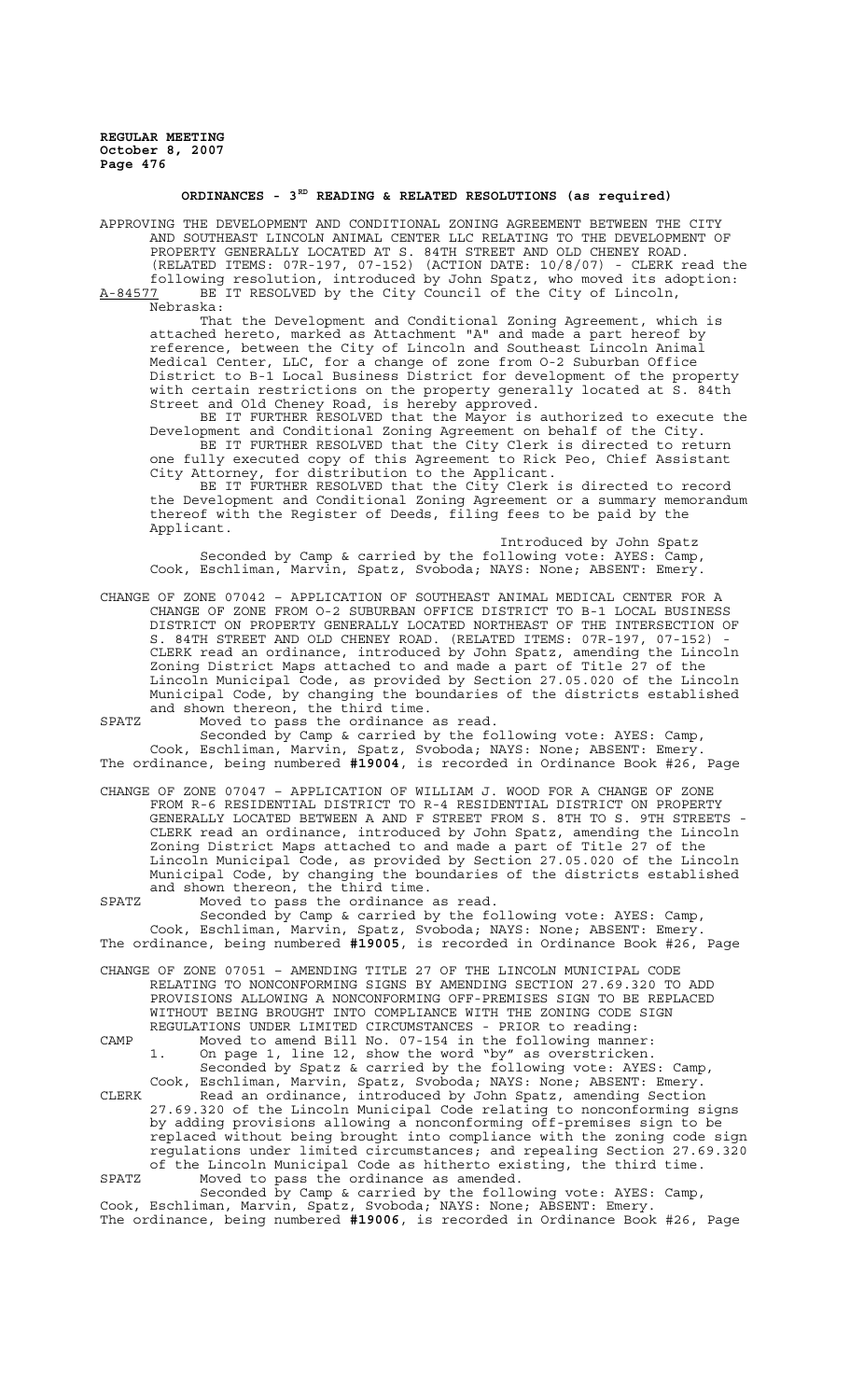AMENDING TITLE 4 OF THE LINCOLN MUNICIPAL CODE RELATING TO BOARDS AND COMMISSIONS BY ADDING A NEW CHAPTER 4.66, CREATING A CITY AUDIT ADVISORY BOARD, SETTING FORTH DEFINITIONS, CREATING THE MEMBERSHIP OF THE BOARD AND THE LENGTH OF TERMS AND REMOVAL FROM OFFICE, SETTING FORTH THE DUTIES AND POWERS OF THE BOARD, ESTABLISHING MEETINGS AND RULES, PROVIDING FOR STAFFING, PROVIDING FOR AUDIT COORDINATION AND A CUSTODIAN OF RECORDS, LAYING OUT THE GROUND RULES FOR ACCESS TO INFORMATION, PROVIDING FOR AN AUDITEE'S RESPONSE, AND SETTING OUT THE PROCESS FOR SELECTING A CONTRACT AUDITOR - PRIOR to reading:

ESCHLIMAN Moved amendment #1 to Bill No. 07-155 as follows: 1. On page 3, lines 24 and 25, delete the last sentence ("The unanimous agreement of the selection committee is required for any action of the selection committee.") and insert in lieu thereof the following: "Two affirmative votes are required for action." 2. On page 8, line 11, delete the words "governmental unit" and insert in lieu thereof the phrase "auditee or the City,"

3. On page 8, line 12, insert a comma after the word "officers". Seconded by Svoboda & carried by the following vote: AYES: Camp, Cook, Eschliman, Marvin, Spatz, Svoboda; NAYS: None; ABSENT: Emery. MARVIN Passed the gavel to Vice Chair Eschliman and moved amendment #2 to Bill No. 07-155 as follows:

1. On page 4, lines 9 and 13, delete the phrase "a certificate as a public accountant or internal auditor" and insert in lieu thereof the following: "an active license as a certified public accountant in Nebraska, or be a certified internal auditor".

2. On page 8, lines 13 through 21, delete the paragraph as it now reads and insert in lieu thereof the following: "The contract with the contract auditor shall include language requiring the contract auditor to retain all working papers or other documents gathered or created in the course of conducting the audit for a period of ten years. During and after that ten-year period, the contract auditor may not disseminate such information except as required by law. The contract shall further require that upon receipt of a request for such information, in the form of a public record request, subpoena, or otherwise, the contract auditor shall, within one working day of receiving such request, forward such request to the City Attorney and shall not fulfill the request. At the end of the ten years, the contract auditor shall destroy all such documents, working papers, and information, in whatever form, by shredding, incinerating, wiping, or otherwise rendering such data unrecoverable, and shall confirm such destruction in writing to the City Clerk; provided, however, that the City may require an extension of the ten year period as may be reasonable prior to destruction of the material. Nothing in this section is intended to prohibit the contract auditor and the City from agreeing to reasonable terms for access to such data by the City.

Seconded by Cook & carried by the following vote: AYES: Camp, Cook, Eschliman, Marvin, Spatz, Svoboda; NAYS: None; ABSENT: Emery. CLERK Read an ordinance, introduced by John Spatz, amending Title 4 of the Lincoln Municipal Code relating to Boards and Commissions by adding a new Chapter 4.66, creating the City Audit Advisory Board, setting forth definitions, creating the membership of the Board and the length of terms and removal, setting forth the duties and powers of the Board, establishing meetings and rules providing for staffing, providing for audit coordination and a custodian of records, laying out the ground rules for access to information, providing for an auditee's response, and setting out the process for selecting a contract auditor, the third time.

SPATZ Moved to pass the ordinance as amended.

Seconded by Camp & carried by the following vote: AYES: Camp, Cook, Eschliman, Marvin, Spatz, Svoboda; NAYS: None; ABSENT: Emery. The ordinance, being numbered **#19007**, is recorded in Ordinance Book #26, Page

## **REGISTERED TO SPEAK SESSION - NONE**

#### **OPEN MICROPHONE SESSION**

Mike Morosin, no address given, came forward to comment on his loss of property and relocation due to the Joint Antelope Valley Authority Project.

Dana Roper, City Attorney, came forward to answer Council questions. He stated JAVA is a separate entity and any grievances can be brought before its monthly meeting.

This matter was taken under advisement.